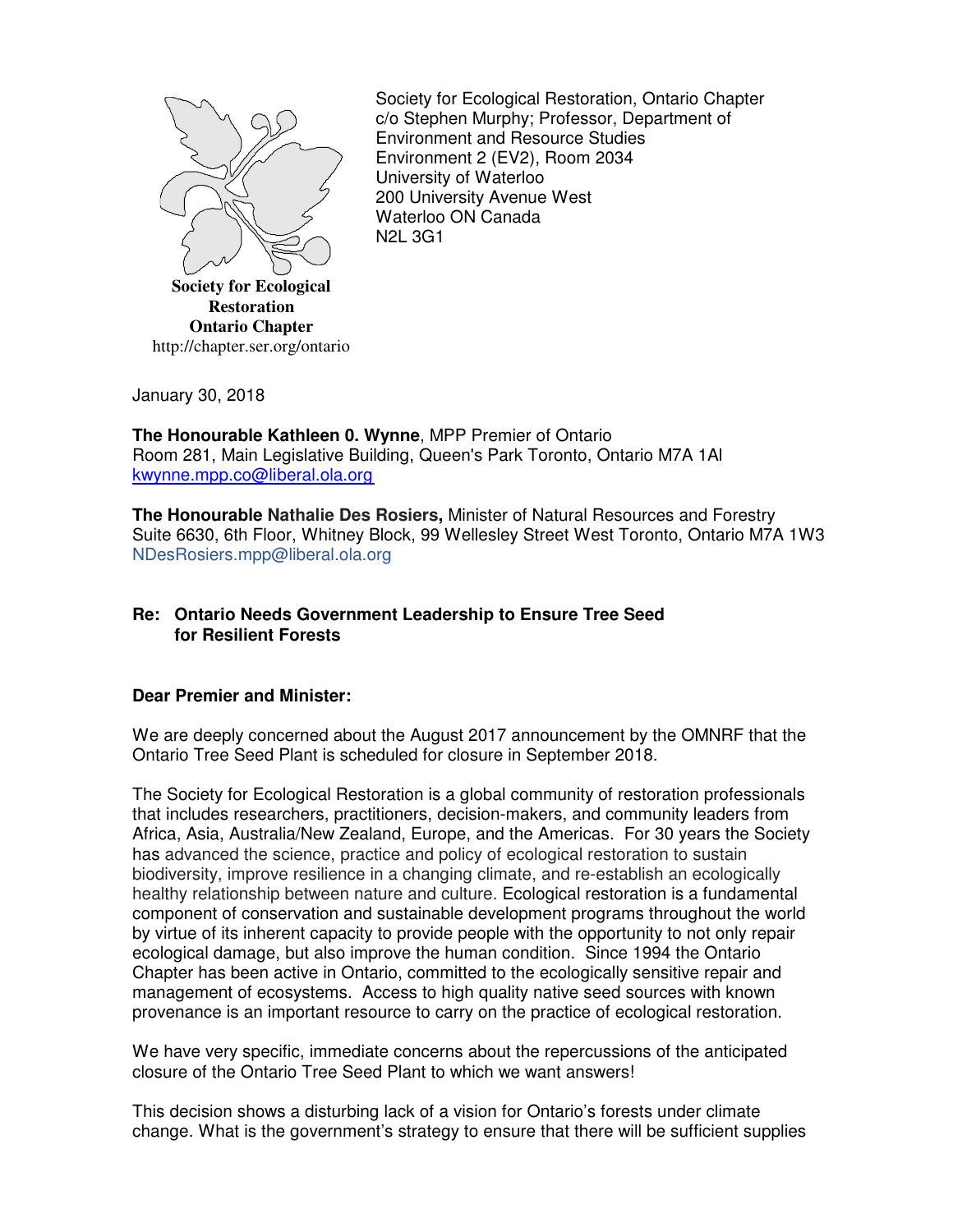of high quality, locally adapted tree seed of native species? Where is government leadership in facilitating the implementation of this critical adaptive strategy, to ensure our forests will be able to provide the environmental services our society's welfare depends on? Those services highlighted in Ontario's Action Plan on Climate Change: https://www.ontario.ca/page/climate-change-action-plan#section-11. We have a Ministry of Natural Heritage and Forestry, just recently changed to emphasize **Forestry.**  How does this decision reflect the importance that your government has placed on management and renewal of those very forests?

We are deeply concerned that the Tree Seed Plant closure decision:

- was made without client and public consultation;
- was made without sufficient, expert analysis of its effects and using OMNRF management staff conclusions that have been shown to be mistaken;
- was made without respect for the rare and unique expertise of Seed Plant staff, including their extensive networking that has ensured high quality seed and seed source chain of custody;
- was made without taking into account that OMNRF transformation and cutbacks since 2010 resulted in poor cost management that constrained the Plant's significant mandate;
- takes Ontario in a direction opposite to jurisdictions who recognise tree seed processing and banking as an essential social service to help adapt to climate change;
- does not recognise that the private sector alone cannot undertake this significant and necessary challenge to ensure the resilience of Ontario's forests;
- seriously constrains private sector growers' ability to follow government seed policy as per the Crown Forest Sustainability Act and the 50 Million Tree Program's objectives;
- does not support the goals and objectives of the Ontario Biodiversity Strategy, the Ontario Invasive Species Act or the Conservation Authorities Act;
- is being enacted too quickly to develop short and long-term options that will provide seed for reforestation practitioners, and ensure the quality of the seed currently in storage;
- is proposing, instead to put resources into a yet undefined *native tree seed genetic* archive for internal OMNRF science needs, which will not address any of these challenges, and is actually already provided for by Natural Resources Canada's National Tree Seed Centre.

**Premier and Minister**, our members are the people who do the seed collection and tree planting, as well as design and build the wetlands and carry out erosion-control projects for public and private agencies across Ontario. We buy the trees that are grown from seed collected through and stored at the Ontario Tree Seed Plant, and some of us are the people who collected those seeds in the first place. If the seeds are not collected, documented properly, stored properly and provided to the nurseries to grow the trees, our future projects will be in jeopardy. This will be a loss to all Ontarians and it is completely avoidable at a very low cost. Many of the projects we work on are on public lands and require source-identified seed. Where will that seed come from without the tree seed plant?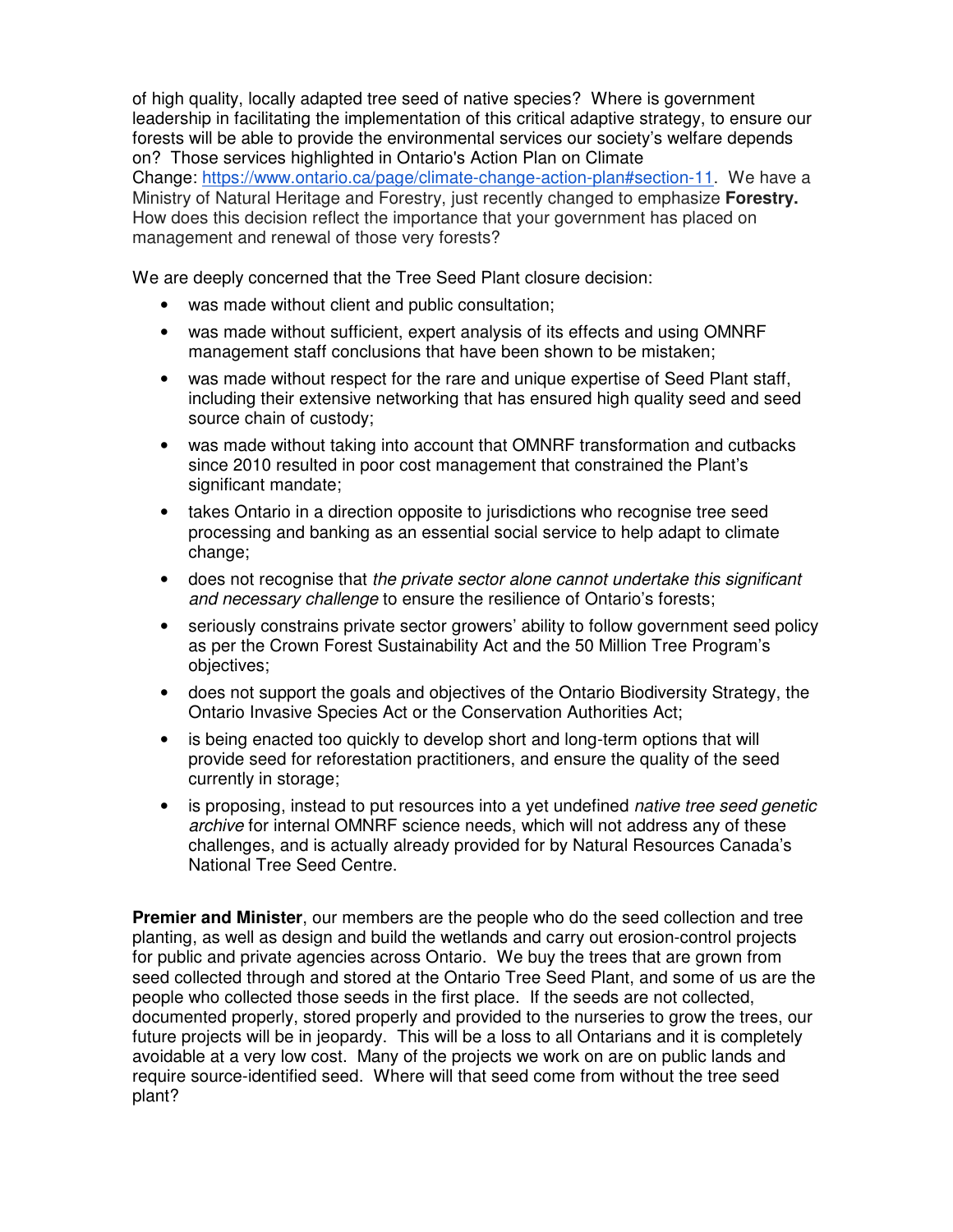Closing of the OTSP will also eliminate the knowledge base that has been created over decades. This, at a time when we are already stressed from retirements and downsizing that has left us with little of the historical OMNRF expertise accumulated over decades at public expense. Once we have lost the expertise in this field, it will take decades and millions of dollars to re-create. The cost of mistakes could be incalculable. Think for example, of the sale of the historical cattle herd nearly lost over the closing of the prison farms, a decision to be reversed by saner minds.

In British Columbia, the provincial government reviewed the status of their tree seed plant a number of years ago, planning to privatize or close it, but instead decided to designate it a Mission Critical component of the Ministry of Forests and Range plans. They recognized the importance of seed for their future forests.

Closure of the OTSP is a classic case of selling the furniture to pay the rent. It is a shortterm way to reduce some immediate costs, while either eliminating an important government function, or creating a situation where government has to re-create the function at huge expense later when they realize the mistake that was made. Government programs that have a mandate to plant trees and deal with climate change impacts will have a more difficult time carrying out their work without the OTSP in place and functioning well. The province needs to modernize and renovate the OTSP and widen its mandate, not eliminate it.

OMNRF management staff have publicly stated that they will work with some clients to address options for their seed processing and banking needs. But little communication has happened despite the very tight timelines faced by all clients.

There is great urgency for all clients to address short-term options

- for moving their seed, currently in storage at the OTSP, to other secure, expert banking facilities, which currently don't exist in Ontario
- for seed processing, needed annually, and as early as June 2018 for some species.
- to obtain the rare and highly skilled seed processing, banking and testing expertise that results in high quality seed which can be banked and made available over the long term (decades) to support climate change forest adaptation strategies.

We respectfully and urgently request that:

- 1. **A Stakeholder Committee be constituted immediately** that would include: Forests Ontario, Sustainable Forest Licensees, Growers, OMNRF's partners in forest genetic resource management, local community groups (AWARE Essa, Friends of the Utopia Mill & Park), representatives of MOECC and OMAFRA, and OMNRF Seed Policy staff;
- 2. **The Stakeholder Committee report no later than 4 months** from the date of it being constituted; the report to outline potential alternate modes of delivery, including via a non-profit entity, with the objective of possibly relieving ongoing operating expenses presently incurred by the Government of Ontario with regards to this facility;
- **3. Any and all actions on the closure of the Ontario Tree Seed Facility be immediately put on hold** pending the outcome of a proper consultative process.